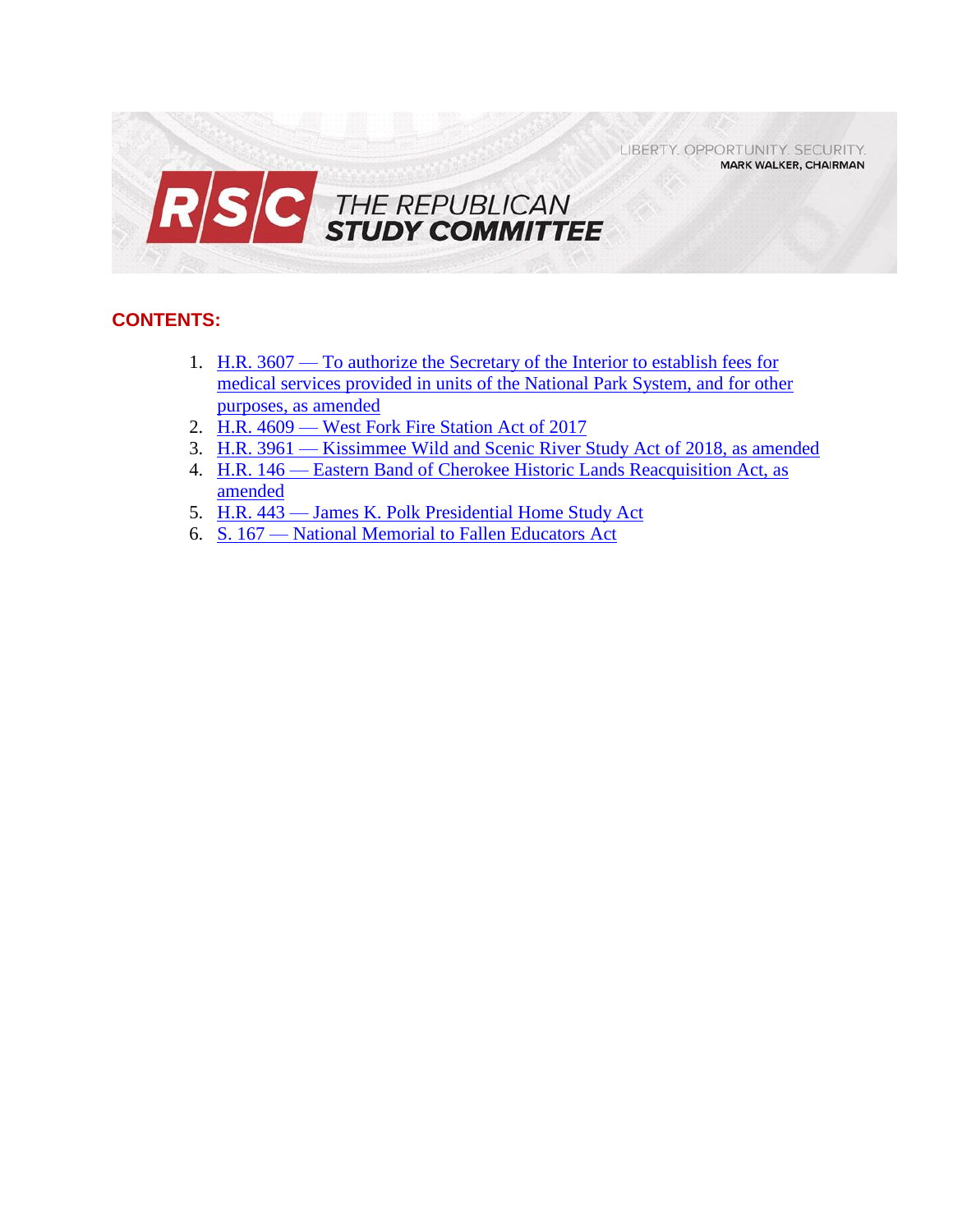# <span id="page-1-0"></span>**H.R. 3607 — To authorize the Secretary of the Interior to establish fees for medical services provided in units of the National Park System, and for other purposes, as amended (Rep. McClintock, R-CA)**

**CONTACT:** [Noelani Bonifacio,](mailto:Noelani.Bonifacio@mail.house.gov) 202-226-9719

### **FLOOR SCHEDULE:**

Expected to be considered April 16, 2018, under suspension of the rules, which requires a 2/3 majority for passage.

#### **TOPLINE SUMMARY:**

[H.R. 3607](http://docs.house.gov/billsthisweek/20180416/HR3607.pdf) would allow the Secretary of the Interior to collect fees for the provision of medical services within a national park or by National Park Service personnel outside of a national park and would establish the National Park Medical Services Fund.

#### **COST:**

The Congressional Budget Office (CBO) [estimates](https://www.cbo.gov/system/files/115th-congress-2017-2018/costestimate/hr3607.pdf) that implementing H.R. 3607 would not result in significant increases in offsetting receipts, but it could affect direct spending, so pay-as-you-go would apply. The administrative costs would be less than \$500,000, subject to appropriation. The bill would not increase net direct spending or on-budget deficits in the 4 consecutive 10year periods beginning in 2028.

#### **CONSERVATIVE CONCERNS:**

No substantive concerns.

- **Expand the Size and Scope of the Federal Government?** No.
- **Encroach into State or Local Authority?** No.
- **Delegate Any Legislative Authority to the Executive Branch?** No.
- **Contain Earmarks/Limited Tax Benefits/Limited Tariff Benefits?** No.

#### **DETAILED SUMMARY AND ANALYSIS:**

H.R. 3607 would allow the Secretary of the Interior to collect fees for the provision of medical services within a national park or by National Park Service personnel outside of a national park.

The bill would establish the National Park Medical Services Fund comprised of donations and collected fees. The funds would be available to the secretary, as appropriated, for: (1) the medical services described above; (2) assessing the costs of providing medical services; (3) developing management plans; (4) training; and, (5) obtaining or improving medical facilities and equipment.

According to [CBO](https://www.cbo.gov/system/files/115th-congress-2017-2018/costestimate/hr3607.pdf), under current law the Park Service "typically contracts out the operation of its medical clinics, but operates medical clinics in 11 system units where third parties choose not to compete for contracts to do that work. The NPS pays for medical costs at those facilities, which total about \$4 million a year, using a mix of appropriated funds and direct spending of collections from park entrance fees and concession franchise fees."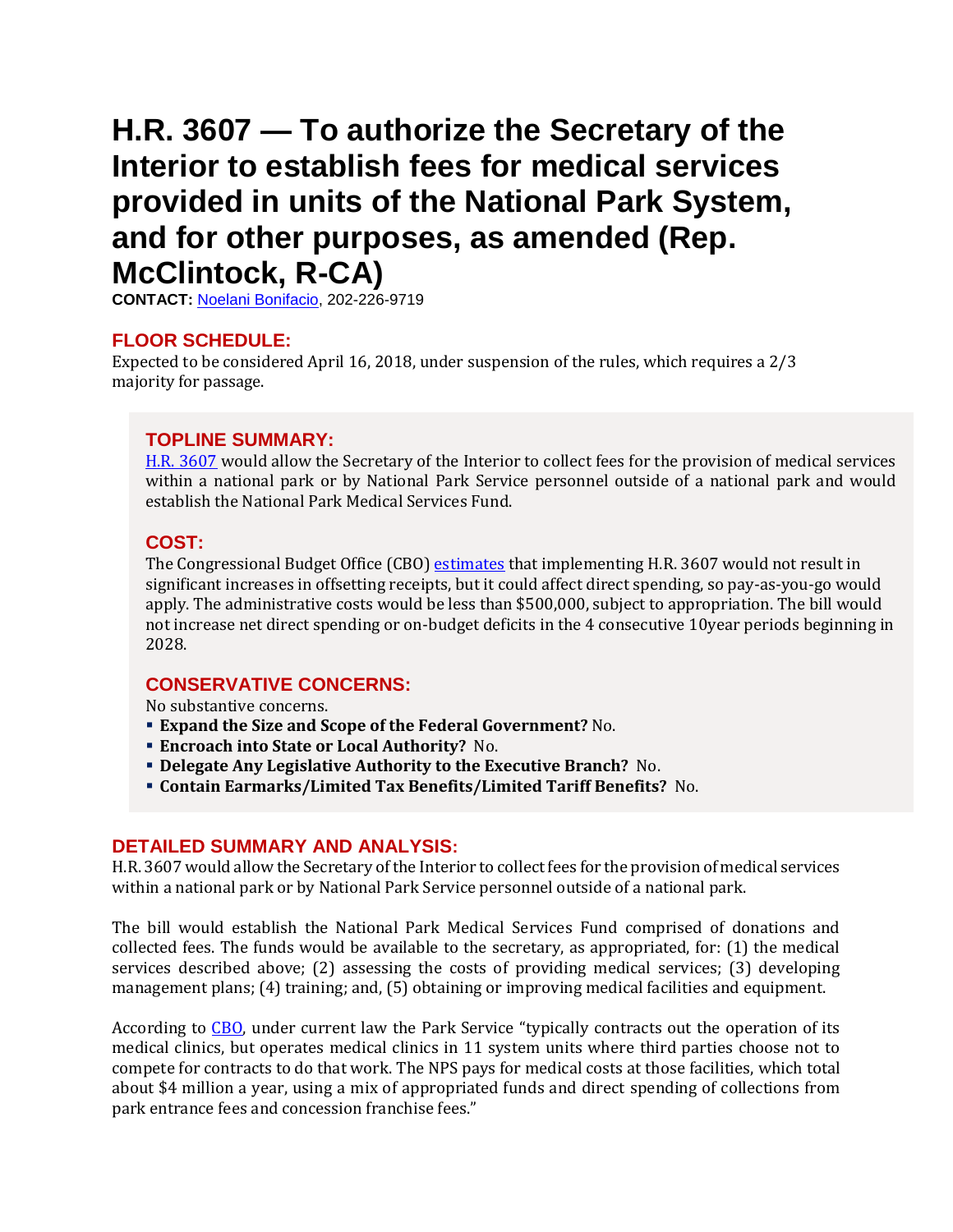The House Report (H. Rept.-115-565) accompanying H.R. 3607 can be foun[d here.](https://www.congress.gov/115/crpt/hrpt565/CRPT-115hrpt565.pdf)

#### **COMMITTEE ACTION:**

H.R. 3607 was introduced on July 28, 2017, and referred to the House Committee on Natural Resources. A mark-up was held on November 30, 2017, and the bill was reported by unanimous consent.

### **ADMINISTRATION POSITION:**

No Statement of Administration Policy is available at this time.

#### **CONSTITUTIONAL AUTHORITY:**

According to the sponsor, Congress has the power to enact this legislation pursuant to the following: "Article I, Section 9, Clause 7 of the United States Constitution, ``The Appropriations Clause,'' which confers on Congress the power to control or to limit spending by the federal government."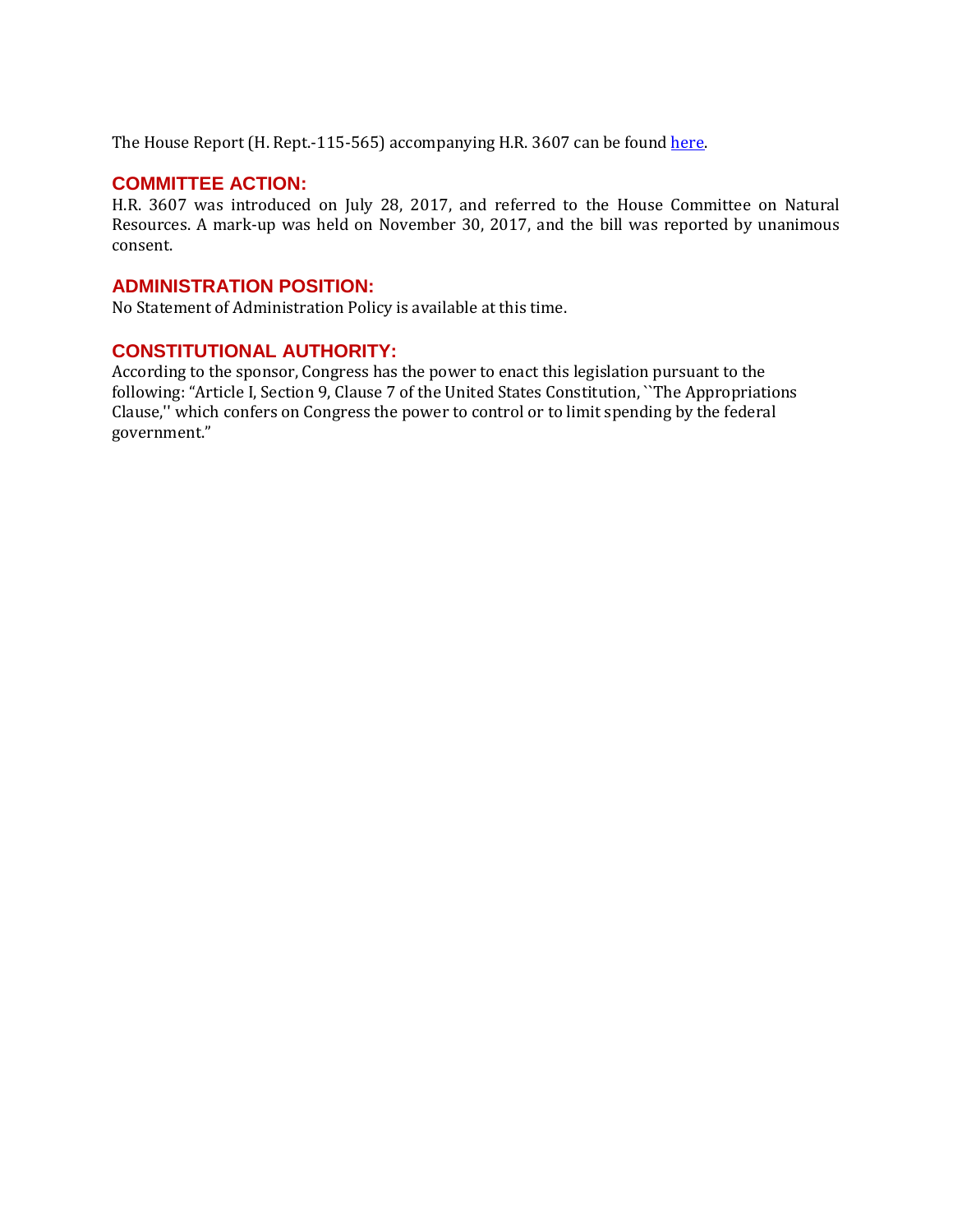# <span id="page-3-0"></span>**H.R. 4609 — West Fork Fire Station Act of 2017 (Rep. Tipton, R-CO)**

**CONTACT:** [Noelani Bonifacio,](mailto:Noelani.Bonifacio@mail.house.gov) 202-226-9719

### **FLOOR SCHEDULE:**

Expected to be considered April 16, 2018, under suspension of the rules, which requires a 2/3 majority for passage.

#### **TOPLINE SUMMARY:**

[H.R. 4609](http://docs.house.gov/billsthisweek/20180416/HR4609.pdf) would require the Secretary of the Interior to convey 3.61 acres of National Forest System land to Dolores County.

#### **COST:**

The Congressional Budget Office (CBO) [estimates](https://www.cbo.gov/system/files/115th-congress-2017-2018/costestimate/hr4609.pdf) that implementing H.R. 4609 would not affect direct spending or revenues.

# **CONSERVATIVE CONCERNS:**

There are no substantive concerns.

- **Expand the Size and Scope of the Federal Government?** No.
- **Encroach into State or Local Authority?** No.
- **Delegate Any Legislative Authority to the Executive Branch?** No.
- **Contain Earmarks/Limited Tax Benefits/Limited Tariff Benefits?** No.

# **DETAILED SUMMARY AND ANALYSIS:**

H.R. 4609 would require the Secretary of the Interior to convey 3.61 acres of National Forest System land to Dolores County, Colorado, subject to term and conditions agreed upon by both parties.

The bill would require conveyance costs be borne by the county. The conveyed land must be used for a fire station, related infrastructure and access roads. If the land is not used for these purposes, the land will revert back to the federal government, at the discretion of the secretary.

According to the committee [report,](https://www.congress.gov/115/crpt/hrpt624/CRPT-115hrpt624.pdf) the nearest fire station is currently located 26 miles away, which makes it difficult for current area residents to obtain insurance for their property. The new volunteer fire station will serve about 8[6 homes.](https://the-journal.com/articles/69345)

The House Report (H. Rept.-115-624) accompanying H.R. 4609 can be foun[d here.](https://www.congress.gov/115/crpt/hrpt624/CRPT-115hrpt624.pdf)

#### **COMMITTEE ACTION:**

H.R. 4609 was introduced on December 11, 2017. The bill was referred to the House Committee on Natural Resources. The bill was marked up on March 14, 2018, and was reported by unanimous consent.

#### **ADMINISTRATION POSITION:**

No Statement of Administration Policy is available at this time.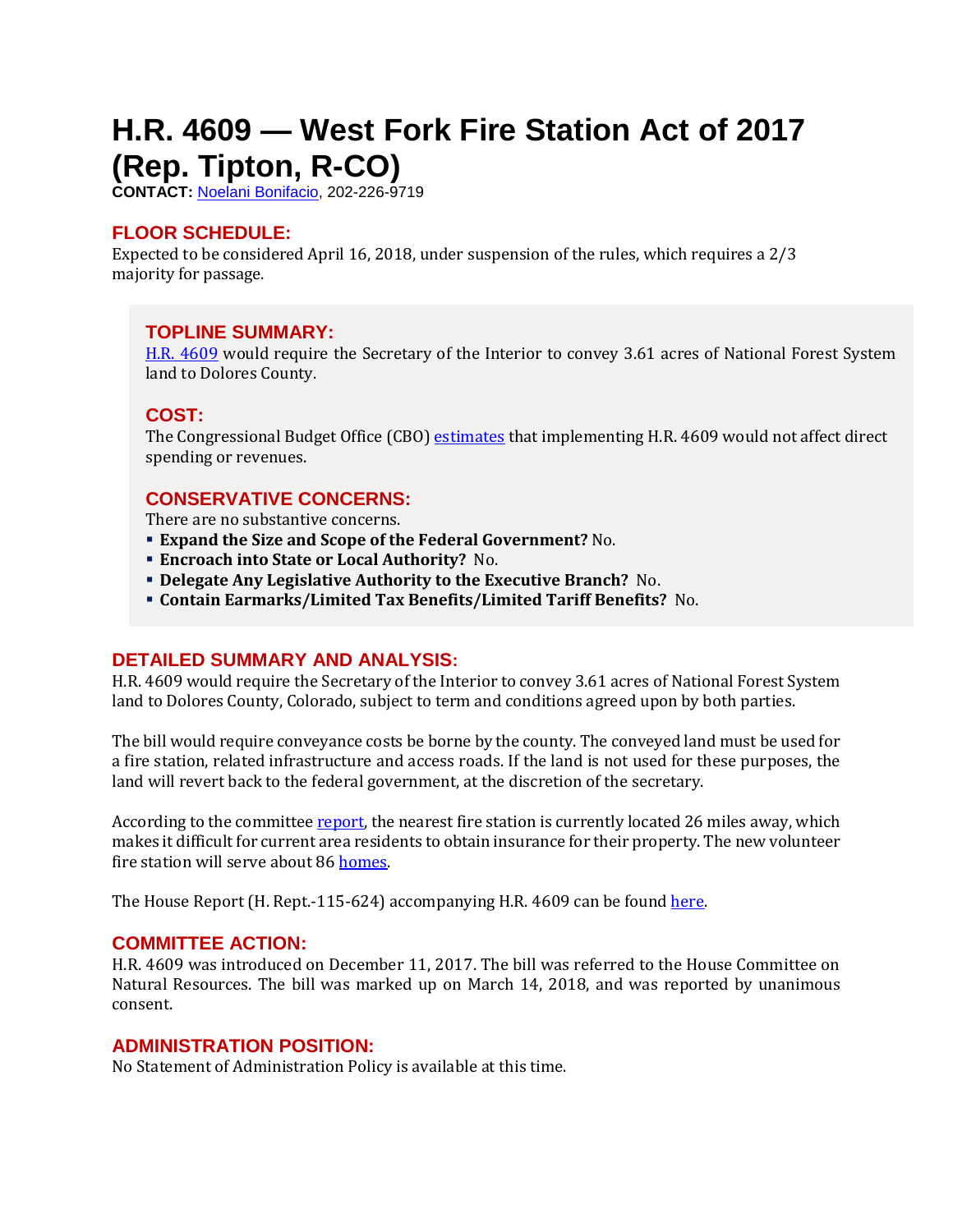# **CONSTITUTIONAL AUTHORITY:**

According to the sponsor, Congress has the power to enact this legislation pursuant to the following: "Article 1, Section 8, Clause 3".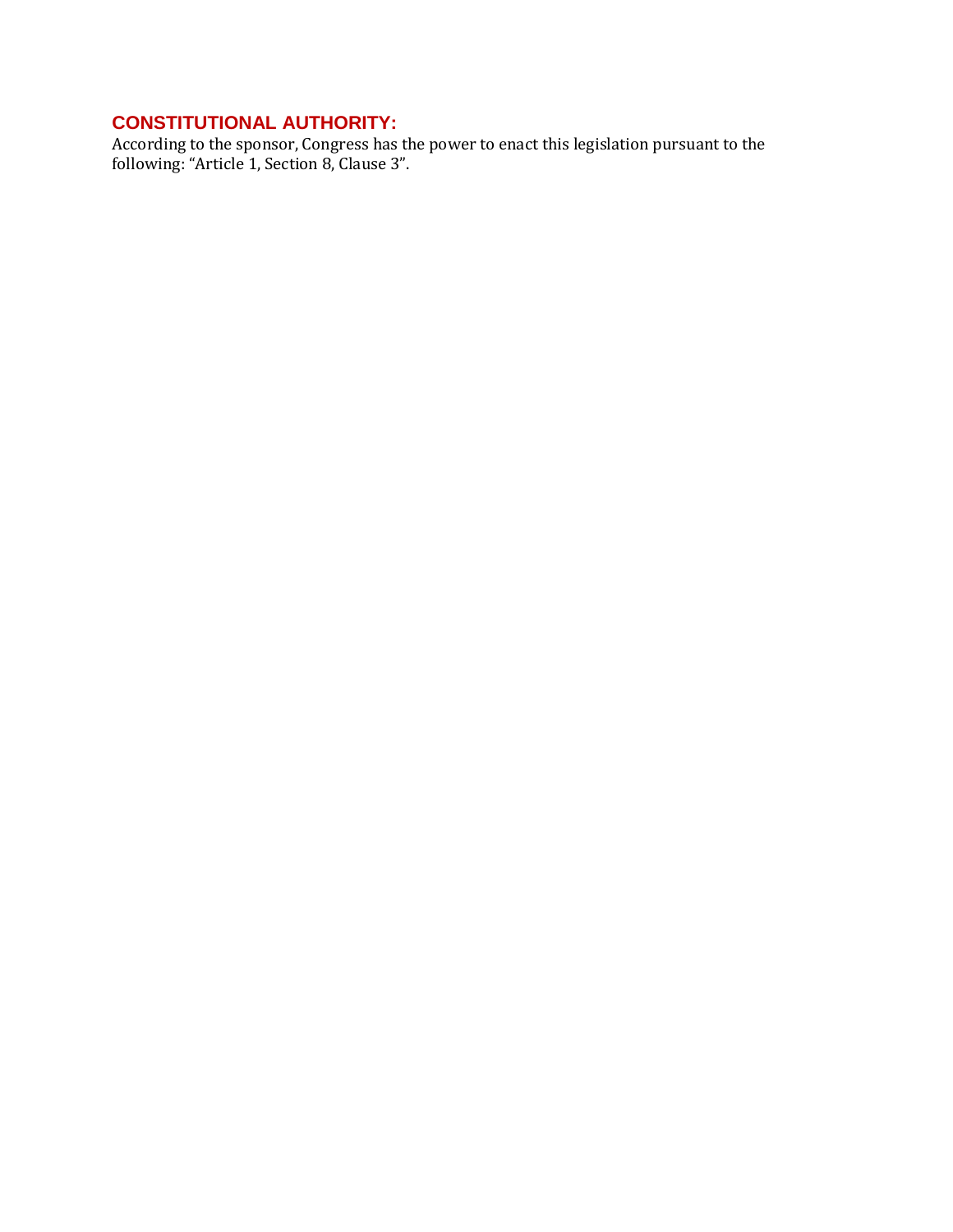# <span id="page-5-0"></span>**H.R. 3961 — Kissimmee Wild and Scenic River Study Act of 2018, as amended (Rep. Soto, D-FL)**

**CONTACT:** [Noelani Bonifacio,](mailto:Noelani.Bonifacio@mail.house.gov) 202-226-9719

# **FLOOR SCHEDULE:**

Expected to be considered April 16, 2018, under suspension of the rules, which requires a 2/3 majority for passage.

# **TOPLINE SUMMARY:**

[H.R. 3961](http://docs.house.gov/billsthisweek/20180416/HR3961.pdf) would add the Kissimmee River to the list of rivers designated for potential addition to the [National Wild and Scenic Rivers System.](https://www.nps.gov/orgs/1912/index.htm)

### **COST:**

The Congressional Budget Office (CBO) [estimates](https://www.cbo.gov/publication/53614) that implementing H.R. 3961 would cost less than \$500,000, subject to appropriation. The bill would not affect direct spending or revenues.

# **CONSERVATIVE CONCERNS:**

- **Expand the Size and Scope of the Federal Government?** No.
- **Encroach into State or Local Authority?** No.
- **Delegate Any Legislative Authority to the Executive Branch?** No.
- **Contain Earmarks/Limited Tax Benefits/Limited Tariff Benefits?** No.

# **DETAILED SUMMARY AND ANALYSIS:**

H.R. 3961 would add the Kissimmee River to the list of rivers designated for potential addition to the [National Wild and Scenic Rivers System.](https://www.nps.gov/orgs/1912/index.htm)

The bill requires the Secretary of the Interior to submit a report to the appropriate congressional committees within 3 years of funds being made available. The report must include: (1) the effect the national wild and scenic river designation would have on commercial and recreational activities, energy production, military operations, and the authority of the state and local management of these, as appropriate; (2) the authorities that will authorize or require the secretary to include local land use decisions or restrictions on nonfederal land; and, (3) a description of the private property located in the area.

The bill does not interfere with the [Kissimmee River Restoration Project,](https://www.sfwmd.gov/our-work/kissimmee-river) agricultural management or current management of the area. The bill may not be used as justification for more restrictive management.

The House Report (H. Rept.-115-634) accompanying H.R. 3961 can be foun[d here.](https://www.congress.gov/115/crpt/hrpt634/CRPT-115hrpt634.pdf)

# **COMMITTEE ACTION:**

H.R. 146 was introduced on October 4, 2017, and referred to the House Committee on Natural Resources. A mark-up was held on January 17, 2018, and the bill was reported by unanimous consent.

# **ADMINISTRATION POSITION:**

No Statement of Administration Policy is available at this time.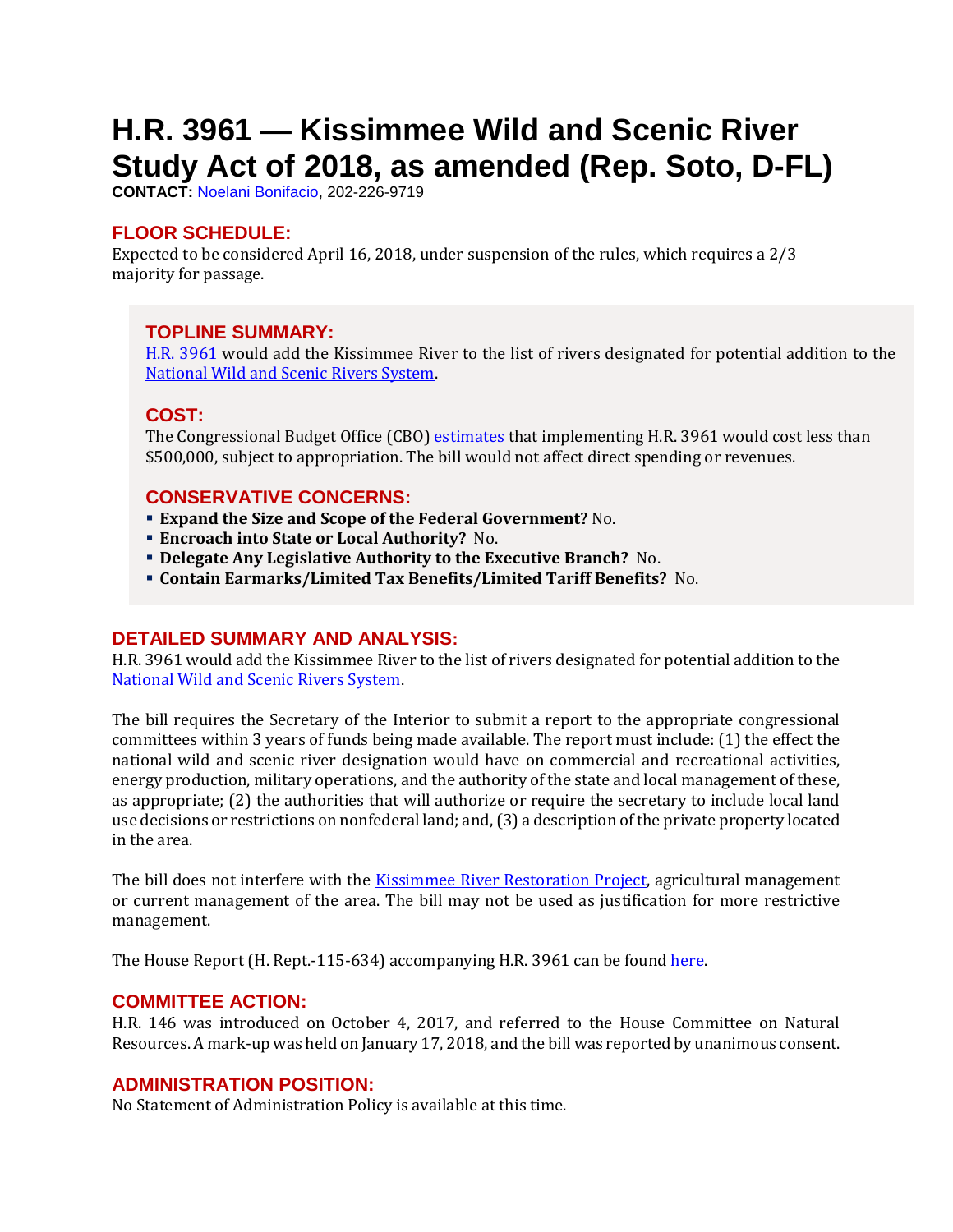# **CONSTITUTIONAL AUTHORITY:**

According to the sponsor, Congress has the power to enact this legislation pursuant to the following: "Article 1, Section 8, of the United States Constitution." No specific enumerating clause was cited.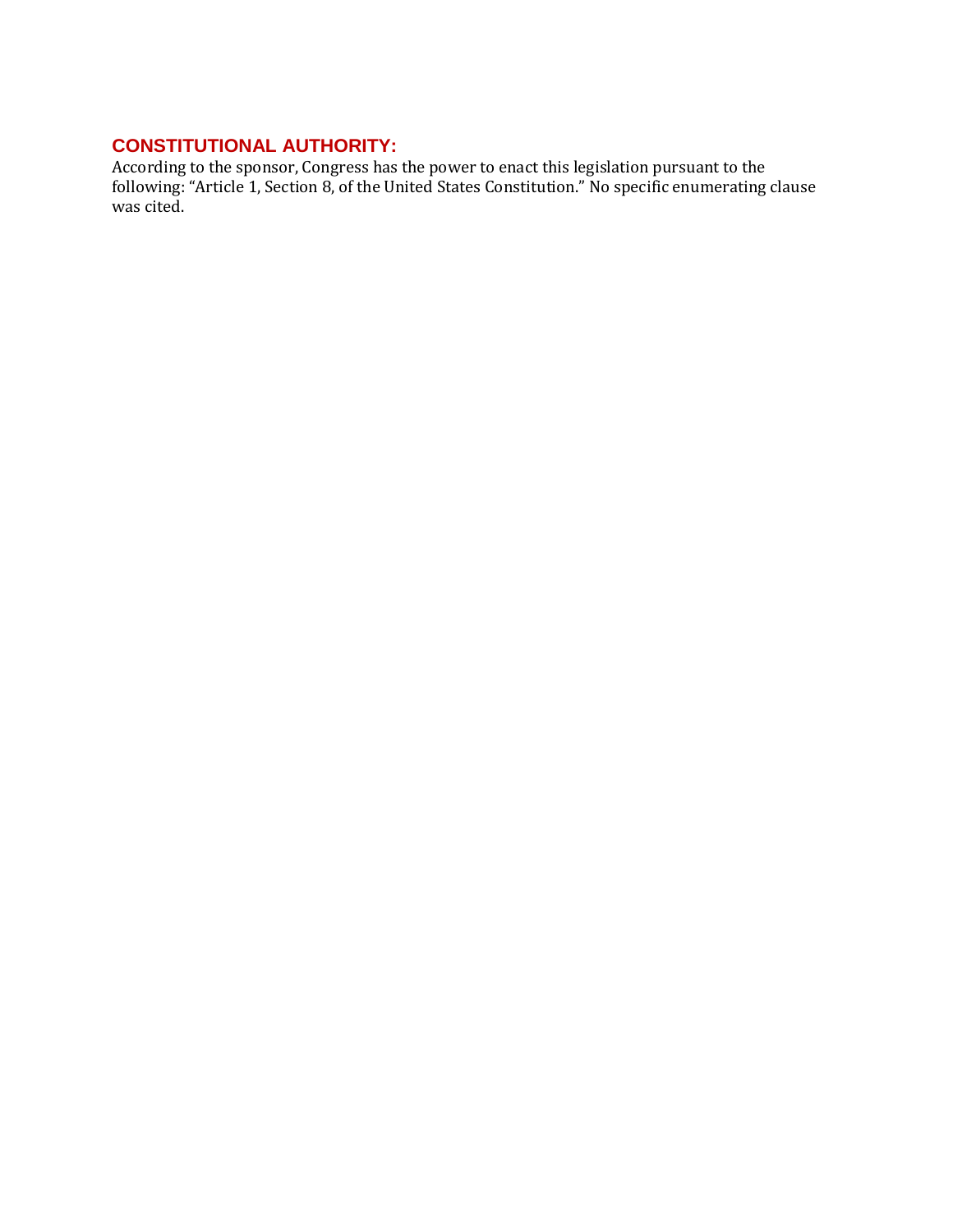# <span id="page-7-0"></span>**H.R. 146 — Eastern Band of Cherokee Historic Lands Reacquisition Act, as amended (Rep. Fleischmann, R-TN)**

**CONTACT:** [Noelani Bonifacio,](mailto:Noelani.Bonifacio@mail.house.gov) 202-226-9719

# **FLOOR SCHEDULE:**

Expected to be considered April 16, 2018, under suspension of the rules, which requires a 2/3 majority for passage.

### **TOPLINE SUMMARY:**

[H.R. 146](http://docs.house.gov/billsthisweek/20180416/HR146.pdf) would take a total of 96 acres of Tennessee Valley Authority land into trust for the benefit of the Eastern Band of Cherokee Indians.

# **COST:**

The Congressional Budget Office (CBO) [estimates](https://www.cbo.gov/publication/53614) that implementing H.R. 146 would have a negligible effect on direct spending, so paygo would apply. The bill would not affect revenues.

### **CONSERVATIVE CONCERNS:**

No substantive concerns.

- **Expand the Size and Scope of the Federal Government?** No.
- **Encroach into State or Local Authority?** No.
- **Delegate Any Legislative Authority to the Executive Branch?** No.
- **Contain Earmarks/Limited Tax Benefits/Limited Tariff Benefits?** No.

#### **DETAILED SUMMARY AND ANALYSIS:**

H.R. 146 would take 46 acres of Sequoyah Museum land, 11.9 acres of support property and 18.2 acres of Chota Memorial and Tanasi Memorial property, into trust for the Eastern Band of Cherokee Indians. The land and improvements, including memorials, would remain the property of the Eastern Band of Cherokee Indians.

The bill requires the Tennessee Valley Authority (TVA) to update the maps within one year of the land transaction, and to consult with the tribe and Secretary of the Interior in doing so. The maps must be submitted to the appropriate congressional committees.

The bill would also take the following permanent easements into trust for the Eastern Band of Cherokee Indians: 8.5 acres of the Chota Peninsula and 11.4 acres of the Chota-Tanasi Trail. The bill requires the TVA to update the maps within one year of the land transaction, and to consult with the tribe and Secretary of the Interior in doing so. The maps must be submitted to the appropriate congressional committees. This land must be used for recreational trails.

All the land except for the support land must be used for memorializing and interpreting the history and culture of Indians and for recreational activities. The support property must be used to support the programs offered by the tribe, including classrooms, educational programs, hosing of guests participating in the programs and office space.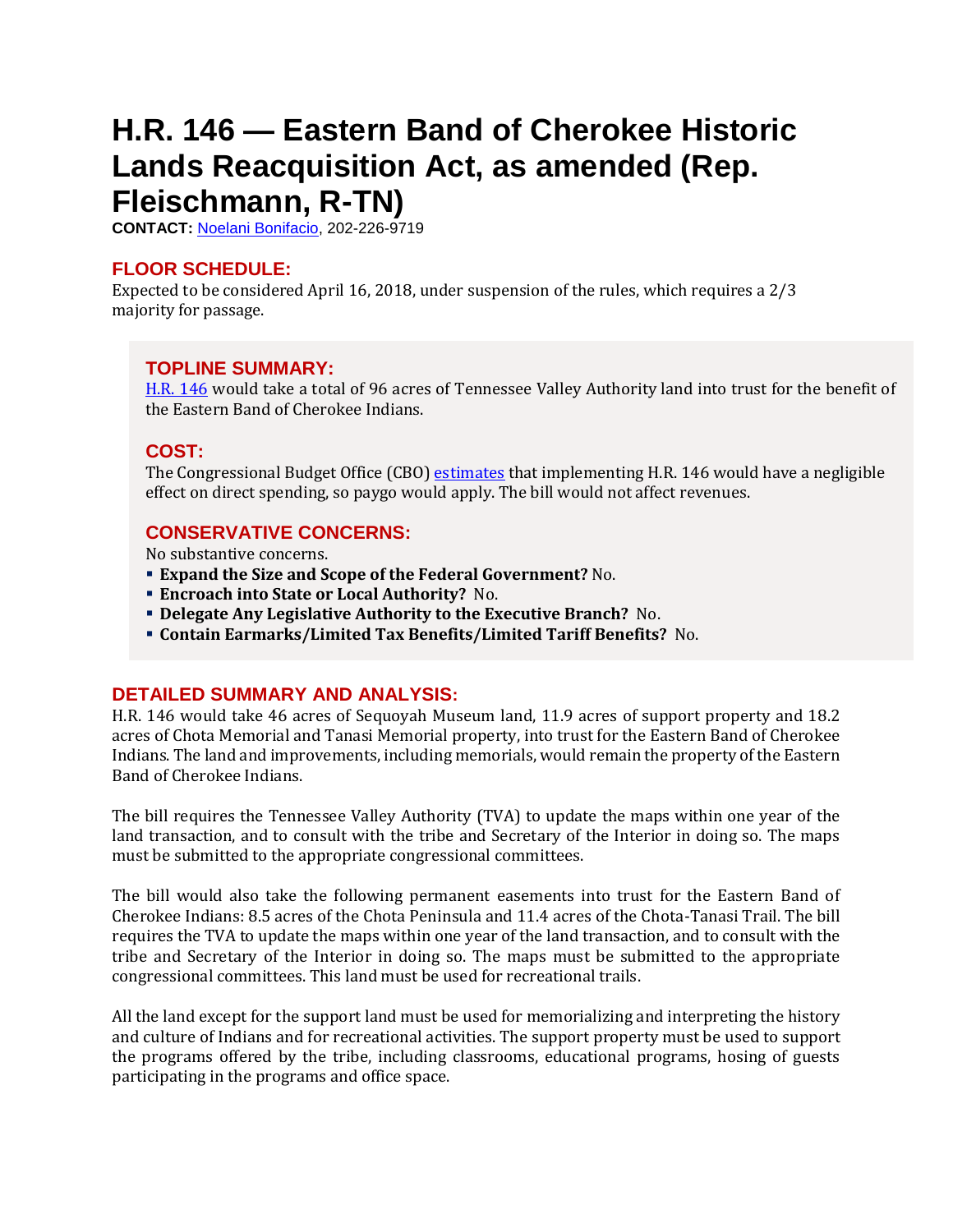TVA is allowed to flood certain parts of the land temporarily. The Eastern Band of Cherokee Indians is allowed, with consent of TVA, to construct and operate water use facilities and nonhabitable structures and facilities that will not be damaged by the flooding.

The tribe may use the lands for ingress and egress to and from the land and to the Tellico Reservoir and to and from all structures and facilities.

This bill does not interfere with TVA's river control and development program. In addition, TVA reserves the right to draw down Tellico Reservoir, fluctuate the reservoir's water level, and flood certain lands permanently.

The bill provides the TVA with a reasonable right of entry to carry out the river control and development program. In addition, the tribe must allow TVA to enter the land for the promotion public health, flood control and navigation to the extent that the operations do not reasonable interfere with the tribe's functions.

Future development of the land is subject to compensation to the TVA for loss of hydropower capacity, unless otherwise agreed upon.

The U.S. is not liable for damages from temporary or permanent flooding or for wave action, or water level fluctuation of the Tellico Reservoir.

TVA retains federal responsibility and liability to fund and implement environmental remediation requirements, and to assess whether or not hazardous substances were stored on the land. If hazardous substances were stored there, TVA must notify the Secretary of the Interior and the tribe and include the following information: (1) whether or not the substances were stored there for over a year; (2) whether or not the substances were released or disposed of on the land; (3) if substances were released or disposed of on the land, the type and quantity of the substances; (4) if substances were released or disposed of on the land, the time at which this took place; and, (5) if substances were released or disposed of on the land, a description of remedial actions that were taken.

The bill does not allow for gambling to take place on the land.

The House Report (H. Rept.-115-584) accompanying H.R. 143 can be found here.

#### **COMMITTEE ACTION:**

H.R. 146 was introduced on January 3, 2017, and referred to the House Committee on Natural Resources. A mark-up was held on January 17, 2018, and the bill was reported by unanimous consent.

#### **ADMINISTRATION POSITION:**

No Statement of Administration Policy is available at this time.

#### **CONSTITUTIONAL AUTHORITY:**

According to the sponsor, Congress has the power to enact this legislation pursuant to the following: "Article IV, Section 3, Clause 2--The Congress shall have power to dispose of and make all needful Rules and Regulations respecting the Territory or other property belonging to the United States."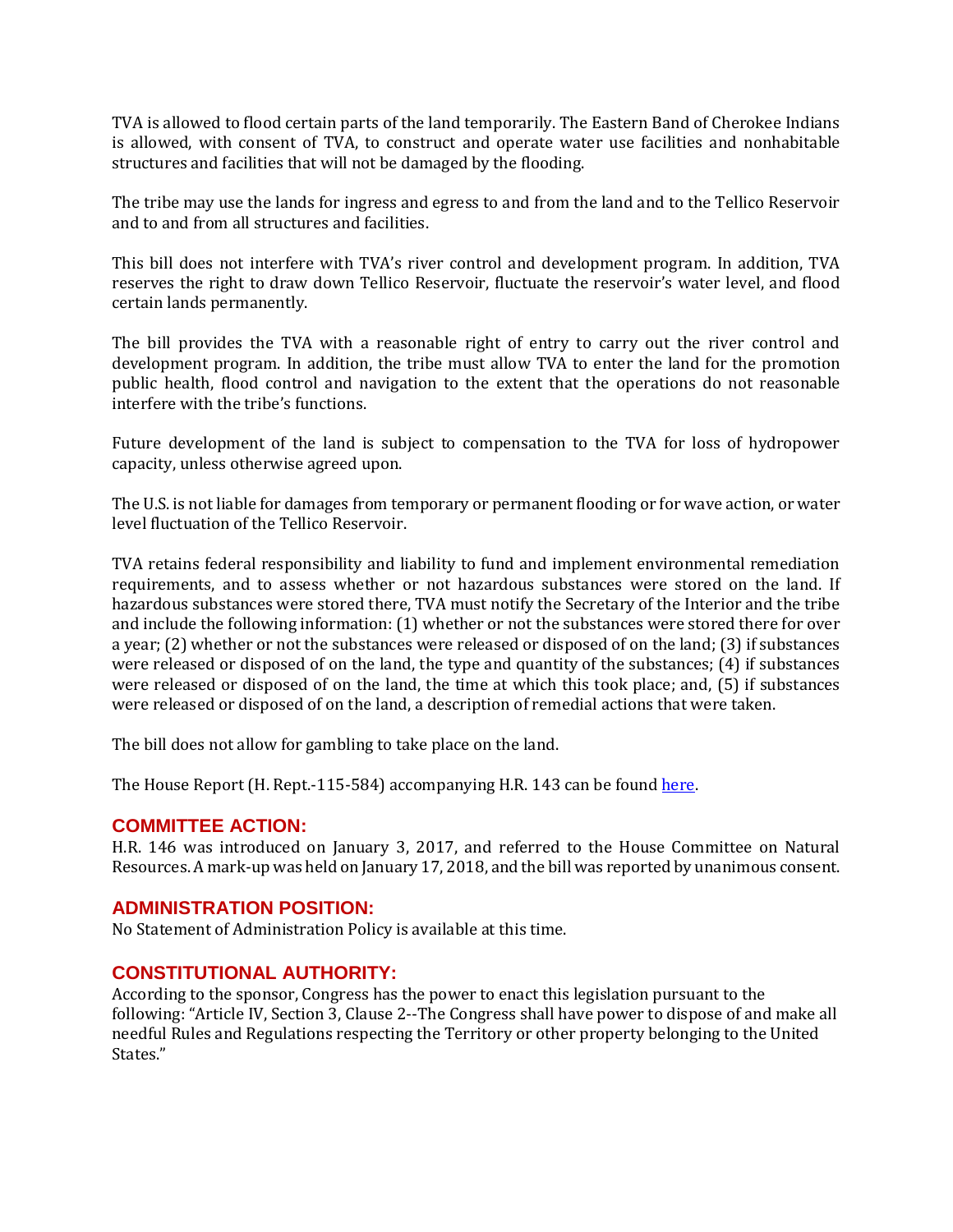# <span id="page-9-0"></span>**H.R. 443 — James K. Polk Presidential Home Study Act (Rep. DesJarlais, R-TN)**

**CONTACT:** [Noelani Bonifacio,](mailto:Noelani.Bonifacio@mail.house.gov) 202-226-9719

# **FLOOR SCHEDULE:**

Expected to be considered April 16, 2018, under suspension of the rules, which requires a 2/3 majority for passage.

# **TOPLINE SUMMARY:**

[H.R. 443](http://docs.house.gov/billsthisweek/20180416/HR443.pdf) would require the Secretary of the Interior to conduct a special resource study related to the possible inclusion of the [James K. Polk Home](http://www.jameskpolk.com/) located in Columbia, Tennessee, in the National Park System.

# **COST:**

The Congressional Budget Office (CBO) [estimates](https://www.cbo.gov/system/files/115th-congress-2017-2018/costestimate/hr443.pdf) that implementing H.R. 443 would cost about \$200,000, subject to appropriation.

# **CONSERVATIVE CONCERNS:**

 **Expand the Size and Scope of the Federal Government?** Some conservatives may be concerned the bill would require the Secretary of the Interior to consider the feasibility of adding the James K. Polk Home to the National Park System, though the secretary must also consider alternatives and a separate piece of legislation would be needed to establish the site as a National Park. The federal government's landholding constitutes over one-quarter of the U.S. landmass, and much of it is poorly managed. The National Park Service, in particular, suffers from a severe backlog of maintenance requirements on existing lands.

- **Encroach into State or Local Authority?** No.
- **Delegate Any Legislative Authority to the Executive Branch?** No.
- **Contain Earmarks/Limited Tax Benefits/Limited Tariff Benefits?** No.

# **DETAILED SUMMARY AND ANALYSIS:**

H.R. 443 would require the Secretary of the Interior to conduct a special resource study related to the possible inclusion of the *James K. Polk Home* located in Columbia, Tennessee, in the National Park System. A separate piece of legislation would be required to establish the site as a unit of the National Park System

The study must be conducted according to  $54$  U.S.C. 100507. The study must include an evaluation of the site's national significance, a determination of the feasibility of including the site in the National Park System and cost estimates for necessary acquisition, development, operation and maintenance of the site. The secretary must consult with federal, state, and local government entities, private and nonprofit organizations, and other interested individual and identify management alternatives.

The secretary must submit conclusions and recommendations within 3 years of the appropriations of funds to the appropriate congressional committees.

The House Report (H. Rept.-115-535) accompanying H.R. 443 can be found [here.](https://www.congress.gov/115/crpt/hrpt535/CRPT-115hrpt535.pdf)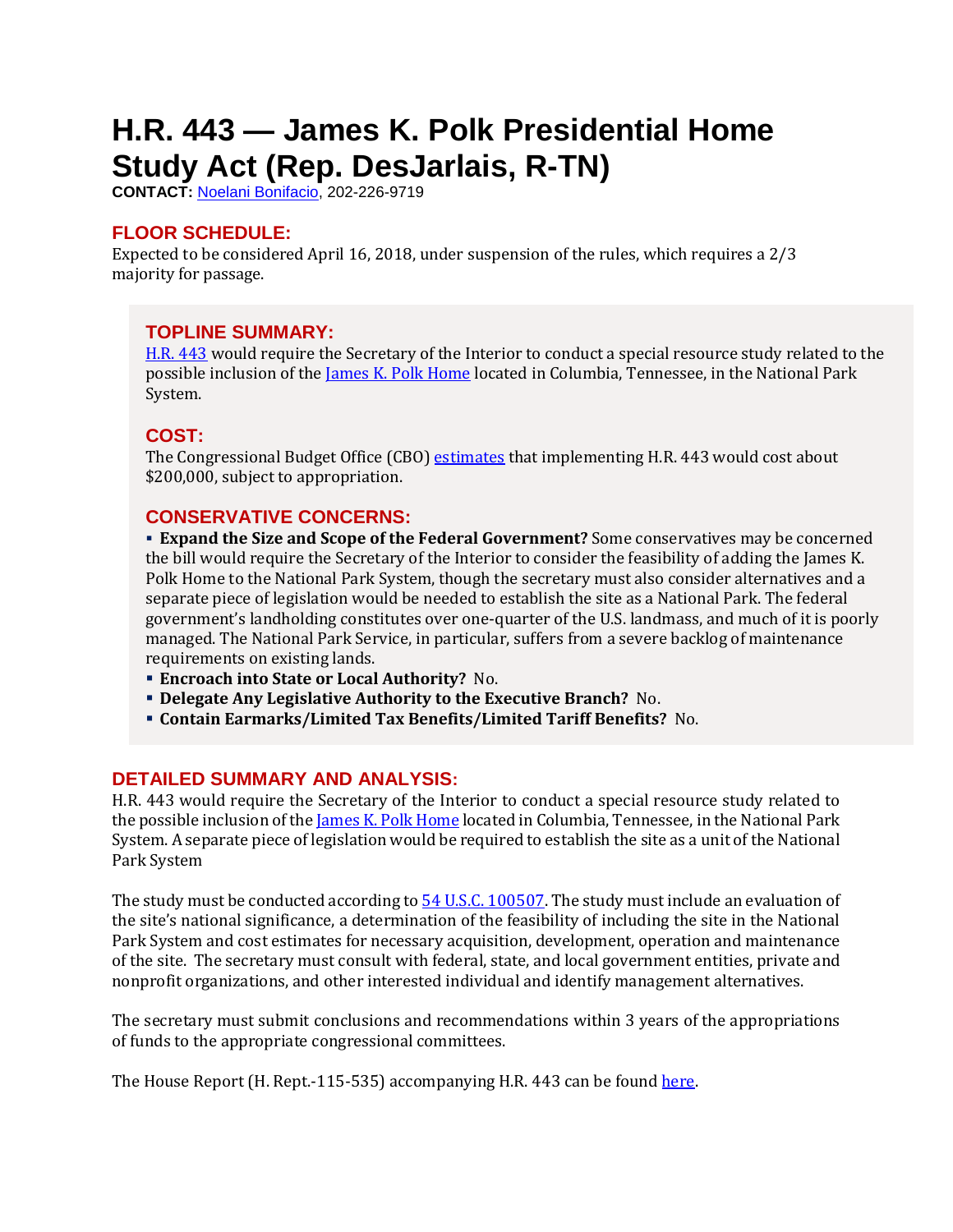### **COMMITTEE ACTION:**

H.R. 443 was introduced on January 11, 2017, and referred to the House Committee on Natural Resources. A markup was held on January 17, 2018, and the bill was reported by unanimous consent.

#### **ADMINISTRATION POSITION:**

No Statement of Administration Policy is available at this time.

#### **CONSTITUTIONAL AUTHORITY:**

According to the sponsor, Congress has the power to enact this legislation pursuant to the following: "Clause 2 of Section 3 of Article IV of the U.S. Constitution: The Congress shall have the power to dispose of and make all needful rules and regulations respecting the territory or other property belonging to the United States."